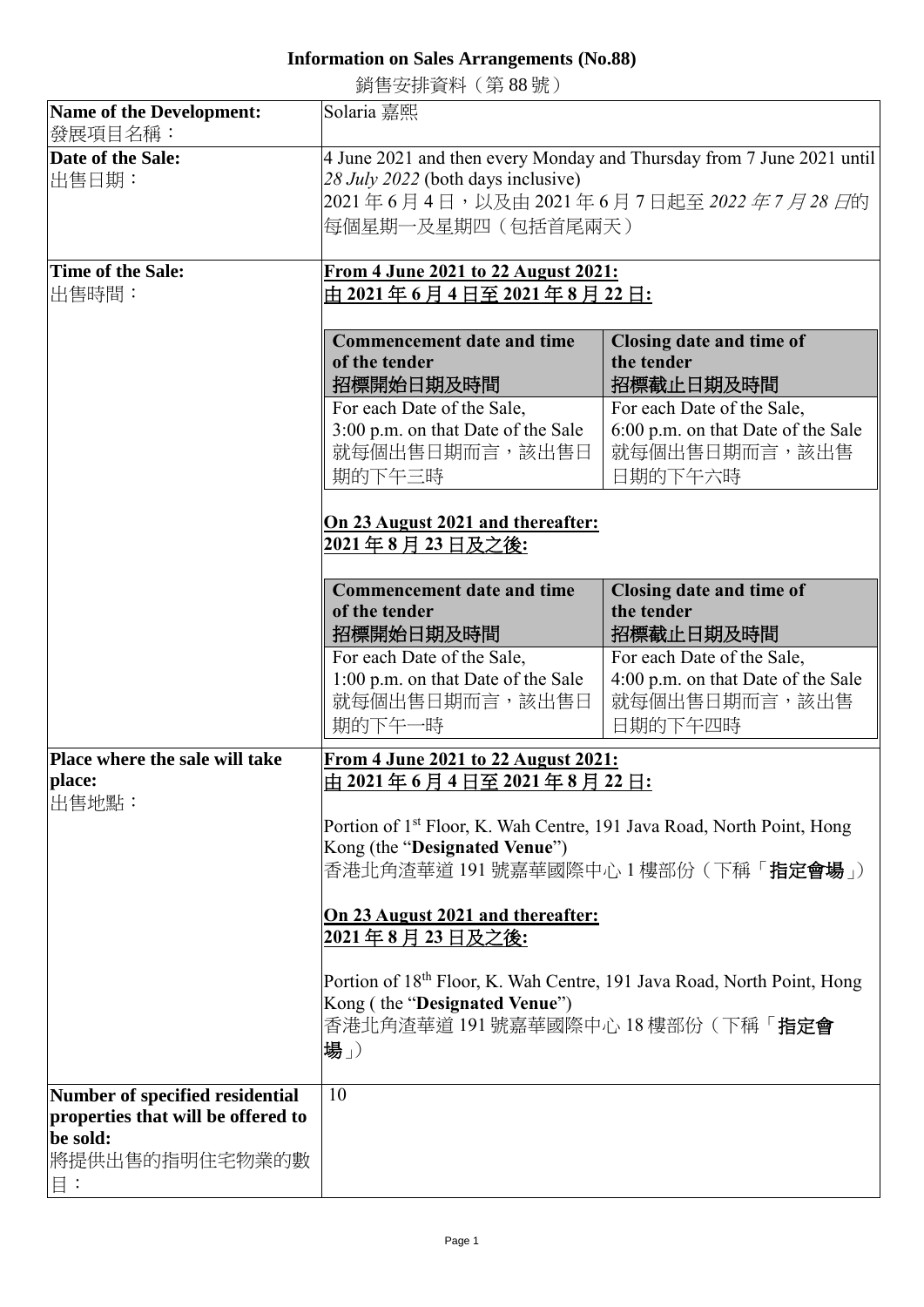### **Description of the residential properties that will be offered to be sold:** 將提供出售的指明住宅物業的描述:

The following units in the Development: 發展項目以下單位:

The following units in Tower 1 以下在第一座之單位: Flat A,  $3/F \equiv$ 樓 A 單位  $Flat A, 6/F$  六樓  $A$  單位 Flat A, 9/F 九樓 A 單位

The following unit in Tower 5 以下在第五座之單位: Flat A, G/F & 1/F (Duplex) 地下及一樓(複式)A 單位

The following unit in Tower 7 以下在第七座之單位: Flat G, G/F & 1/F (Duplex) 地下及一樓(複式) G 單位

The following units in Tower 8 以下在第八座之單位: Flat A, 20/F & 21/F (Duplex) 二十及二十一樓(複式)A 單位 Flat B, G/F & 1/F (Duplex) 地下及一樓(複式) B 單位 Flat B, 20/F & 21/F (Duplex) 二十及二十一樓 (複式) B 單位 Flat C, 20/F & 21/F (Duplex) 二十及二十一樓 (複式) C 單位 Flat D, G/F & 1/F (Duplex) 地下及一樓 (複式) D 單位

**The method to be used to determine the order of priority in which each of the persons interested in purchasing any of the specified residential properties may select the residential property that the person wishes to purchase:**

將會使用何種方法,決定有意購買該等指明住宅物業的每名人士可揀選其意欲購買的住宅物業的優先 次序:

Sale by Tender 以招標方式出售

(a). Please refer to the tender notice and other relevant tender documents ("**Tender Documents**") for details and particulars of tender (including, without limitation, the specified terms of payment). The Tender Documents will be made available for collection free of charge at the Designated Venue during the following periods (Note:- Copies of the Tender Documents will be made available on the website of the Development [\(www.solaria.com.hk\)](http://www.solaria.com.hk/) for reference only from 2 June 2021.):-

招標細節和詳情(包括但不限於指定的支付條款)請參閱招標公告及其他相關招標文件(下稱「**招** 標文件」)。招標文件可於以下時段於指定會場免費領取(註:招標文件副本將於 2021 年 6 月 2 日起於發展項目的網站 [\(www.solaria.com.hk\)](http://www.solaria.com.hk/) 中提供,僅供參考。):-

| <b>Tender</b><br><b>Document</b><br><b>Number</b><br>招標文件號碼 | <b>Applicable Units</b><br>適用單位                                                                                                         | <b>Collection Periods</b><br>領取時段                                                                                                                                                                             |
|-------------------------------------------------------------|-----------------------------------------------------------------------------------------------------------------------------------------|---------------------------------------------------------------------------------------------------------------------------------------------------------------------------------------------------------------|
| 88-a                                                        | The following units in Tower 1<br>以下在第一座之單位:<br>Flat A, $3/F \equiv$ 樓 A 單位<br>Flat A, $6/F \nrightarrow E$ A 單位<br>Flat A, 9/F 力樓 A 單位 | <u>From 2 June 2021 to 22 August 2021:</u><br>由 2021年6月2日至 2021年8月22日:<br>Every day 1:00 p.m. to $6:00$ p.m. during the<br>period from 2 June 2021 to 22 August 2021<br>2021年6月2日至2021年8月22日期間每<br>天下午1時至下午6時 |
| $88-b$                                                      | The following unit in Tower 5<br>以下在第五座之單位:<br>Flat A, G/F & $1/F$ (Duplex)                                                             | On 23 August 2021 and thereafter:                                                                                                                                                                             |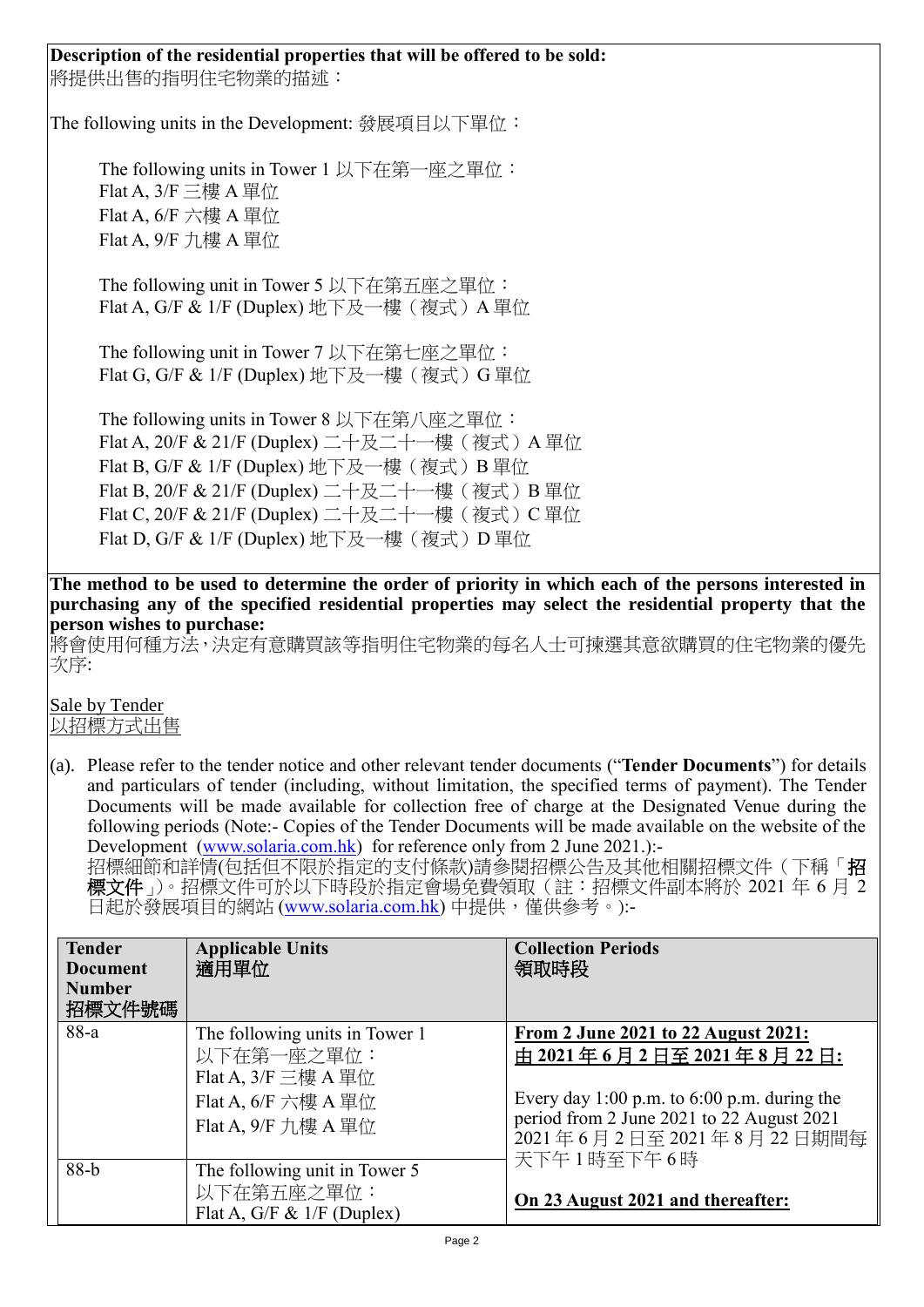| 地下及一樓 (複式) A 單位                                                                                                                                                                                                                                                                                                        | 2021年8月23日及之後:                                                                                                                        |
|------------------------------------------------------------------------------------------------------------------------------------------------------------------------------------------------------------------------------------------------------------------------------------------------------------------------|---------------------------------------------------------------------------------------------------------------------------------------|
|                                                                                                                                                                                                                                                                                                                        |                                                                                                                                       |
| The following unit in Tower 7<br>以下在第七座之單位:<br>Flat G, G/F & $1/F$ (Duplex)<br>地下及一樓(複式)G單位                                                                                                                                                                                                                            | Every day 1:00 p.m. to $4:00$ p.m. during the<br>period from 23 August 2021 to 28 July 2022<br>2021年8月23日至2022年7月28日期間<br>每天下午1時至下午4時 |
| The following units in Tower 8<br>以下在第八座之單位:<br>Flat A, $20/F & 21/F$ (Duplex)<br>二十及二十一樓 (複式) A 單位<br>Flat B, G/F & $1/F$ (Duplex)<br>地下及一樓 (複式) B 單位<br>Flat B, $20/F & 21/F$ (Duplex)<br>二十及二十一樓 (複式) B 單位<br>Flat C, $20/F & 21/F$ (Duplex)<br>二十及二十一樓 (複式) C 單位<br>Flat D, G/F & $1/F$ (Duplex)<br>地下及一樓(複式) D 單位 |                                                                                                                                       |

(b). If a tenderer is a corporation, the tenderer must be a limited company incorporated under the laws of Hong Kong.

如投標人屬法團,該投標人必須為根據香港法律註冊成立的有限公司。

**The method to be used, where 2 or more persons are interested in purchasing a particular specified residential property, to determine the order of priority in which each of those persons may proceed with the purchase:**

在有兩人或多於兩人有意購買同一個指明住宅物業的情況下,將會使用何種方法決定每名該等人士可 購買該物業的優先次序:

Please refer to the above method. 請參照上述方法。

#### **Other matters:** 其他事項:

(a). The Vendor does not undertake and is under no obligation to, review, consider or accept the highest offer or any offer at all for the purchase of the specified residential properties. The Vendor has the absolute right to withdraw from the sale of the specified residential properties at any time before the acceptance of an offer to purchase the same. The Vendor has the absolute right to change the closing date and/or time of the tender from time to time by amending the Information on Sales Arrangements. 賣方並不承諾亦無責任閱覽、考慮或接受任何認購指明住宅物業出價最高之要約或任何要約。賣

方有全權於接受購買指明住宅物業要約前任何時間撤回出售該等指明住宅物業。賣方有全權透過 修改銷售安排資料不時更改招標截止日期及/或時間。

- (b). Any tender submitted which is qualified by other terms, conditional or is not in conformity with the forms contained or enclosed in the tender notice may not be considered by the Vendor. 如任何已提交的標書是帶有其他條件或前提或與招標公告所載或附有的表格不符,賣方有權不予 考慮。
- (c). In the case where a Tropical Cyclone Warning Signal No.8 or above is hoisted or Black Rainstorm Warning is issued ("**Warning Signals**") at any time on any date of sale under this Information on Sales Arrangements, the tender procedure of that date of sale will be cancelled. The Vendor will return to the Purchaser(s) all tender, cashier's order(s) and/or cheque(s) submitted on that date of sale (if any) in such manner as the Vendor considers appropriate on the following day after the Warning Signals is cancelled.